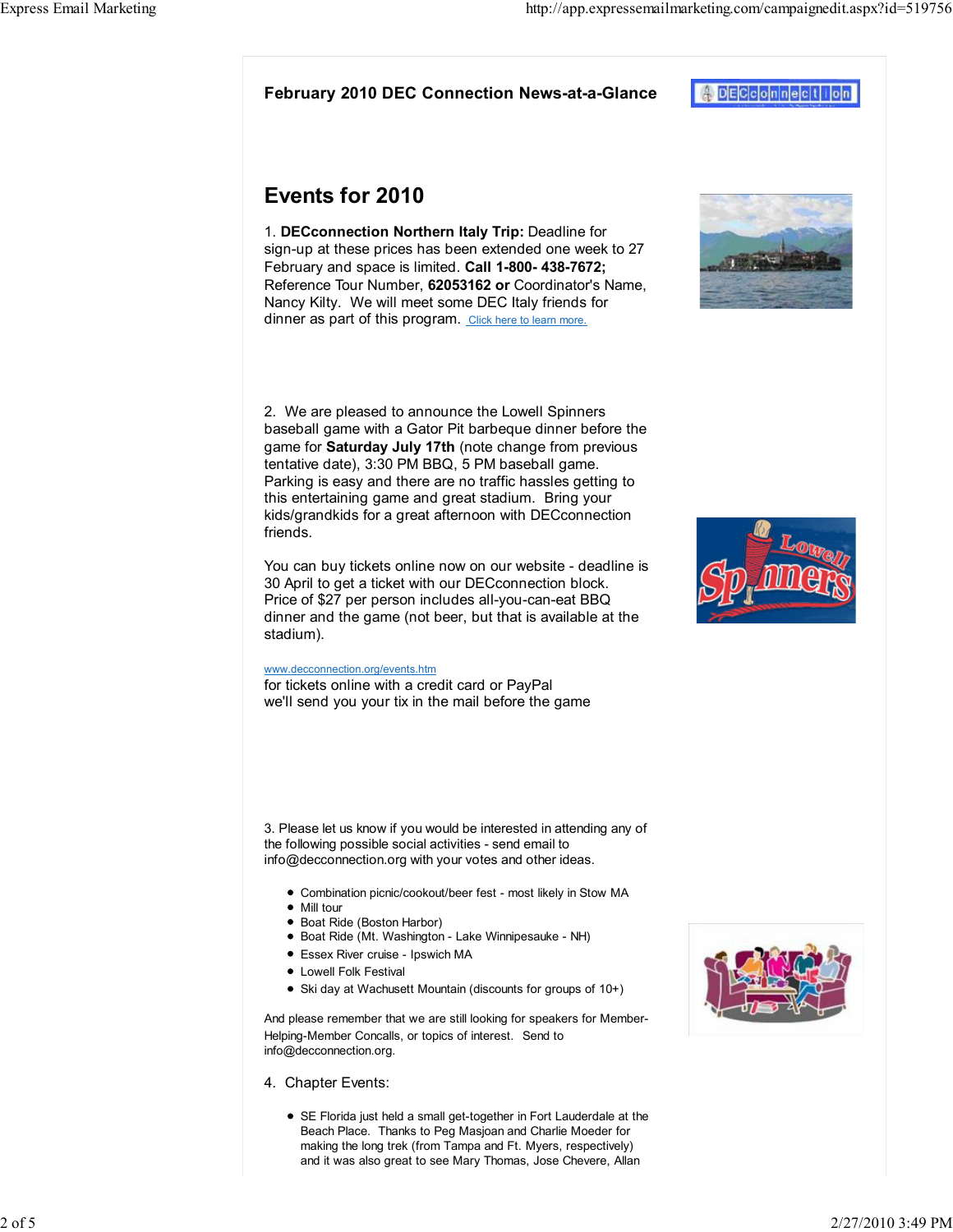Demers, Emma del Real, Geri Kearns, Anita Moeder, Ava, and My-Quan Tran. Photo will be posted on the FL page.

- S/W Florida we have lots of people but need an organizer. Ava will send out contact info to the list and hopes that one of you will call a meeting to get something started!
- Colorado Springs (CXO) announces that Friday, April 23, 2010 will be their 8<sup>th</sup> Annual DEC Reunion. Contact Lorrie Marzulla for information (roge@pcisys.net).

Update on DEC Retirement survey from Bob Moore: Everyone who sent a working email address should have received a forwarded copy of HP's "HP Retiree Communications - Please Opt-in" that jayhawkbob@verizon.net sent on February 20, 2010 and none of those emails bounced. Bob has exchanged email with many of the respondents and has received some interesting comments about retiring from DEC. Any additional information Bob hears regarding those who retired before 1996 will continue to receive email from jayhawkbob@verizonet with subject "Digital Retirees". Marilyn Goodrich is the other DECconnection Board Member on this limited list so she will also be sent in this regard.

Job Suggestion from an HP Retiree: if you need some extra cash, consider applying for the temporary position of US Census Taker. The job pays well, on a weekly basis. Flexible working hours and pay for training for those who are selected. The census web site is www.2010censusjobs.gov. Interested people can call 1-866-861-2010 to schedule an employment test which is the required first step.

Reinhard Heuberger in Germany has posted a note looking for RL02 disk drive design information - please reply if you can help him with his vintage DEC Computer hobby. Reinhard.Heuberger@gmx.de http://decconnection.org/smf/index.php?topic=210.new#new

DECconnection Newsbytes - Members please send news you'd like to share to: webmaster@decconnection.org.

- Diane Carr retired from HP in December 2006. Have enjoyed the last 3 years without concalls and meetings. Have uploaded hundreds of old family photos, slides and negatives and created DVD shows with music and captions to share with my brother and sister. Expect to move to The Villages, Florida, within the next year or two so; have also been busy re-painting the inside of the house in Shrewsbury in anticipation of putting it on the market.
- $\bullet$  Mary Cole writes: I'm working on the business plan for a medical device company doing surgical instrumentation and trying to help two different groups of friends find ways to make their dreams come to fruition. One needs financial backing and has a patented technology that can change the face of wireless communications, stop the carnage from texting while driving, and end all unauthorized use of cellphones within restricted areas (see www.quietcell.com). The other effort involves helping a great lady named Teresa Martin down on the Cape get a children's book published. I see the potential as similar to Andre Norton's award-winning works. It's good to have people and things to believe in as well as challenges that keep the blood flowing. Best wishes to all.
- Bill Costello (PTO: '84 to '96) left I/T (IBM Co.) in '02 and have been working for a component of the USAF since. Bill is now working as a contracting official for the PA Air National Guard (USAF) and is also teaching college part-time. Last June Bill was one of our featured speakers for our Member-Helping-Member Concalls in his area of expertise, getting jobs with the federal government, and how to do business with the federal government. Bill would also be happy to give advice on getting college teaching positions - write to him at William.costello@bc3.edu.
- Dave Goodwin writes: I am an ex-DECcie from the UK. Currently I am working part time for the UK Government in IT. At

ADECCONNection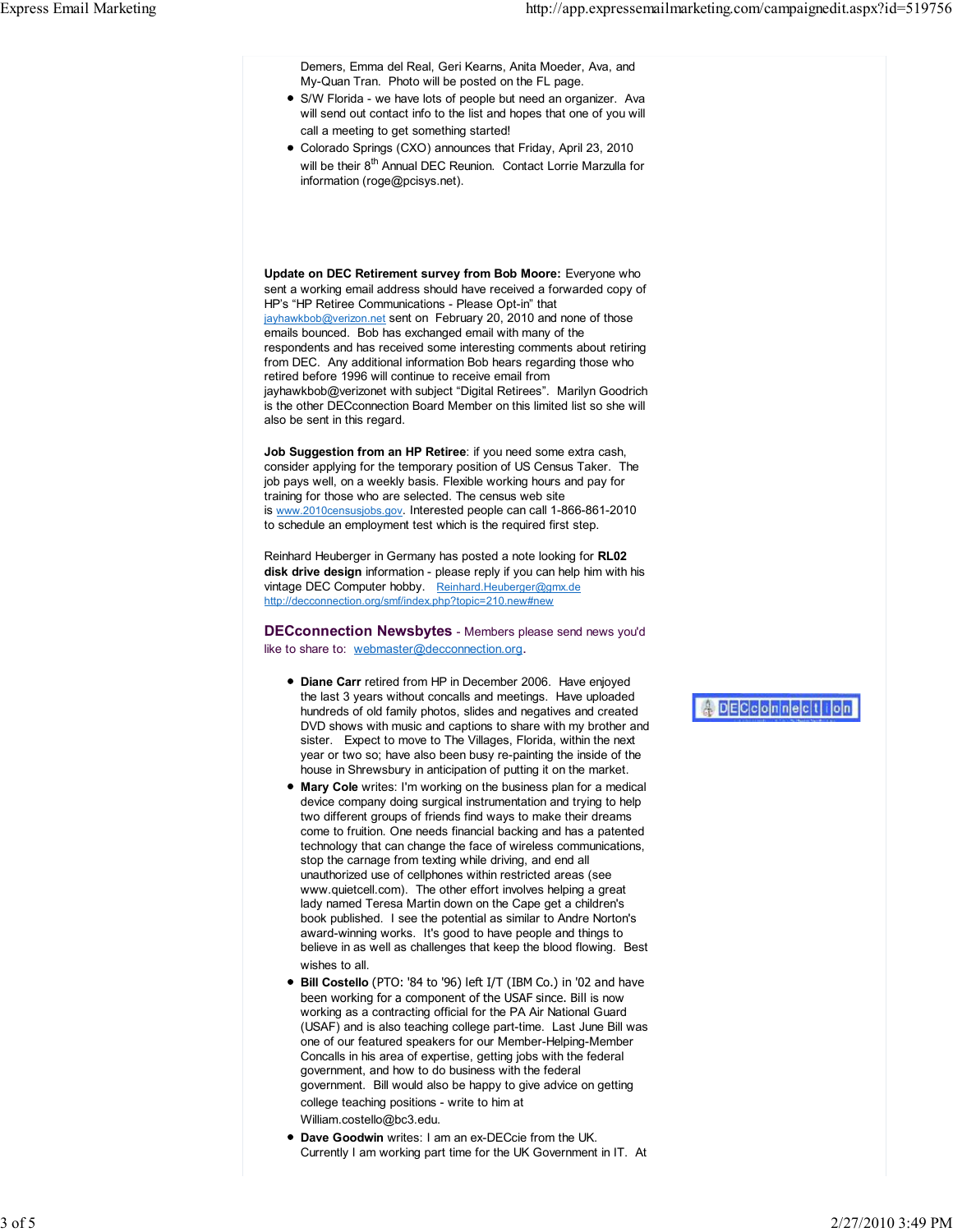the same time I am studying for a PhD at the University of London, looking at the downfall of DEC and the potential that was there at the ed. I should finish my theses in about a year from now.

- Martha Goodwine (formerly Smithwood '78-'85, Phinney '85-'04) writes that she is now a Senior Financial Analyst/Worldwide Risk Compliance (Policy and Compliance) for Hewlett Packard. Martha has put in 32 combined (Digital/Compaq/HP) years with the company, and is now a telecommuter working from home in Hollis NH (her management based on the west coast).
- Ivan Kristoffy writes: I am retired, since I accepted the retirement package from Digital in 1992. I am doing some volunteer work in our church. I am still somewhat active in the Hungarian Society of Massachusetts. Currently I have started to organize monthly get togethers for those Boston area American Hungarians who, like myself, escaped from Hungary after the 1956 revolution. I am starting to write our family history.
- Chuck Monroe is still on a horse ranch in the hills outside Scottsdale. I came out of retirement to work as a Manufacturer's Rep for Arizona and New Mexico for environmental products that clean water and air for municipal and industrial plants.
- Pat Plagman writes: my wife Sheila (ex DECie and current HPer) and I relocated to Alpharetta, Georgia about 4 months ago (from Colorado Springs). Neither of us have lived in the east so we are excited about what the future might bring. So far I have really enjoyed everything except the traffic.
- **Elizabeth Strong** is a senior consultant with PMI, www.performancemethods.com, a consulting firm that helps industryleading companies achieve results through sales best practices and effective account management. She can be reached at estrong@performancemethods.com.
- Linda Trapasso: I am currently on a short contract with HP for technical writing. As this is part time work, I am looking for other opportunities as well. Also thinking about whether to get more education or start a new career. Would enjoy connecting with former DEC technical writers. lstrapasso@netzero.com
- More NewsBytes are in the queue for next month! Keep 'em coming!

#### Membership Updates - welcome to our new and renewing members in February:

Renewing Members: Lynn Beckner, Alex Blatt, Ron Brender, Kenneth Brown, David Chen, Julia Corenzwit, Bill Costello, Robert Cummings, Barbara Davis, Kathy Dingelhoff, Pete and Judy Durant, Alan Earls, Dawn Evans, Linda Feldeisen, Patricia Fessler, Bruce Filgate, Linda Fraser, Dave Goodwin, Ron Hatfield, Donald Holden, Robert Jack, Ed Lengyel, Tom Kopec, Andrew Krim, Lynn Lee, Lois Levick, Peter Marcus, Sonia Mirkin, James S. Montague, Sr., Nancy Mongelli, Chuck Monroe, Larry Pape, Pat Pasquale, Alessandro Peruzzetto, John Pinder, Al Porter, Jim Raffa, John D. Reilly, Mike Renzulli, Elizabeth Robertson, Sy Sackler, Ava Schutzman, Mark Silverberg, Liz Thibeault, Won White, TJ Whitelaw

New Members: Lori Dreher, Barrie Hunter, Sonny (Ralph) Provencher, Lori Gardner Wyman

Welcome to all - we hope to see and hear you at our events this year.

Sad News Department: Link to our Memorials page for obituary summaries for our member Dave Starratt, and for ex-Digital employees John Mucci and Bob Hynes.

## Website Updates

We added several members to our Member Business Directory. Be sure to take advantage of this benefit! www.decconnection.org/MemberBusinesses.htm Paid-up members can just